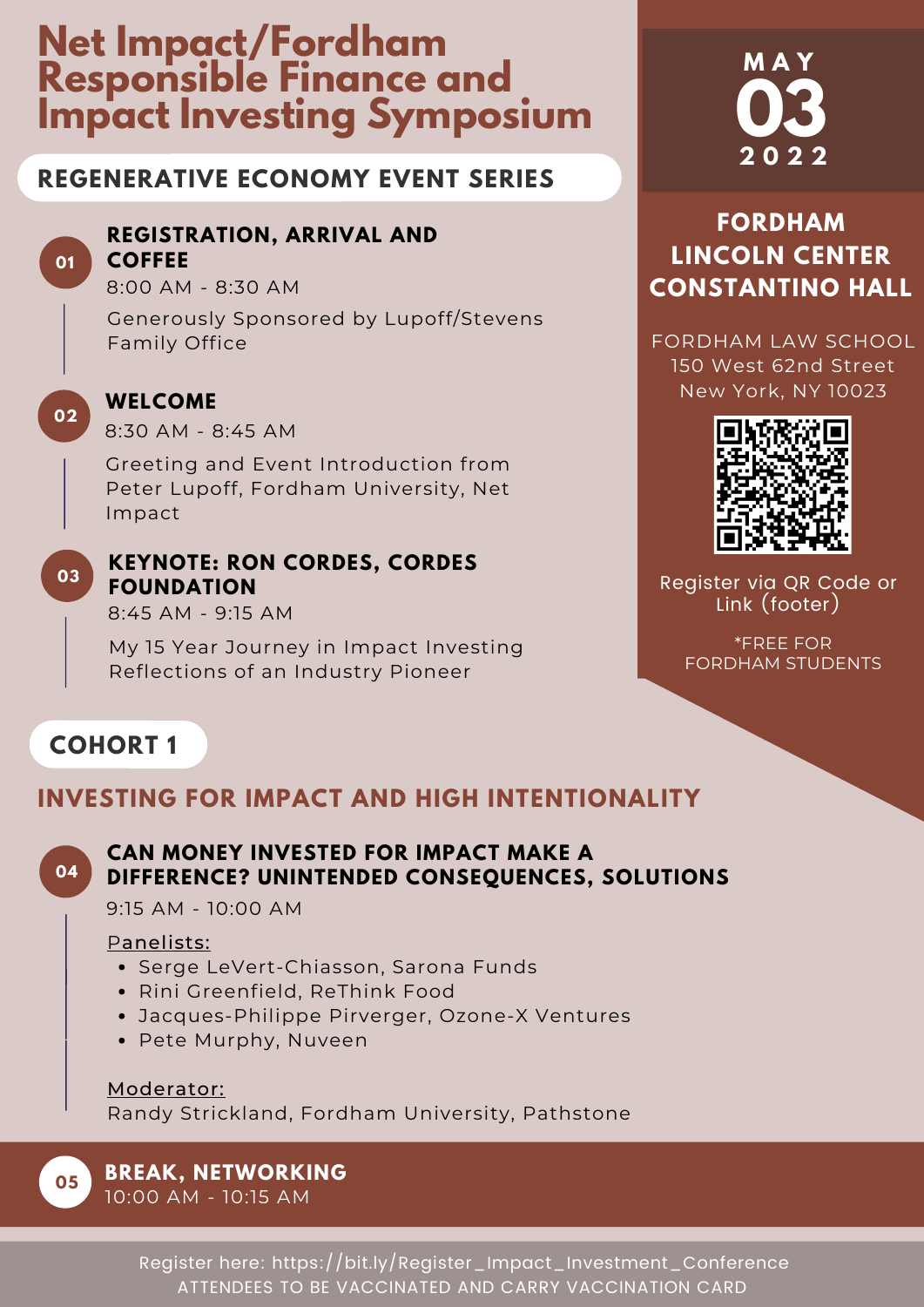### **THE GREAT REPRICING**

**06**

10:15 AM - 10:45 AM

How will the Capital Markets Respond to Climate Change, or Climate Change: Reasons for Hope

Speaker: Jeff Gitterman, Gitterman Wealth Management

# **COHORT 2**

# **ESG INVESTING, CAPITAL MARKETS HASTENING BUSINESS AS A FORCE FOR GOOD**

#### **INVESTING IN PUBLIC COMPANIES – ESG AND CAPITAL MARKETS ACCOUNTABILITY 07**

10:45 AM - 11:15 AM

### Panelists:

- Adam Bernstein, Gitterman Wealth Management
- Justin Kulla, TZP Group
- Kimberly Gifford, ClearBridge Investments

Moderator:

Glen Macdonald, Morgan Stanley Wealth Management

#### **WHAT GETS MEASURED, GETS MANAGED – ISSUES AT THE FRONTIER OF ESG MEASUREMENT 08**

11:15 AM - 11:45 AM

Speaker: Naomi English, MSCI

### **SHAREHOLDER ENGAGEMENT – COLLABORATION, SUPPORT, CONFLICTS**

11:45 AM - 12:15 PM

Panelists:

**09**

- Marcella Pinilla, Zevin Asset Management
- Josh Zinner, ICCR

Moderator: Peter Lupoff, Fordham University, Net Impact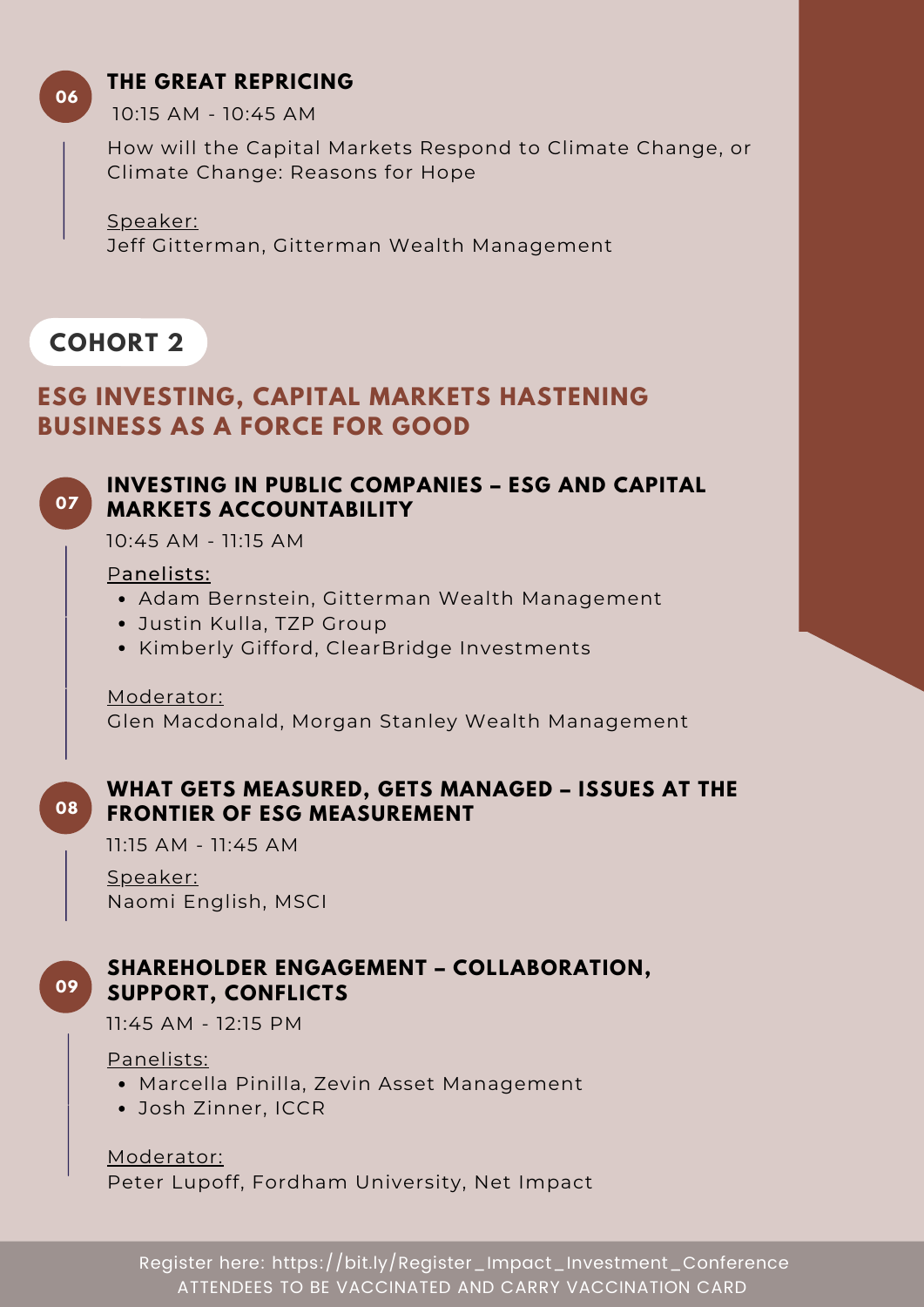### **RESPONSIBLE BUSINESS COALITION**

12:15 PM - 12:30 PM

Incubator for collective action among the leaders of modern business

**11**

**10**

**LUNCH BUFFET, NETWORKING**

12:30 PM - 1:15 PM

Generously Sponsored by Responsible Business Coalition *Please return to seats by 1:10PM*



### **WELCOME**

**INSTITUTE**

1:15 PM - 1:30 PM

Greeting and Remarks of Dean Donna Rapaccioli, Dean of the Gabelli School of Business at Fordham University

**13**

### **KEYNOTE: JUDY SAMUELSON, ASPEN**

1:30 PM - 2:00 PM

The Six New Rules of Business - Creating Real Value in a Changing World

# **COHORT 3**

### **RESPONSIBLE AND INNOVATIVE COMPANIES**



### **APOLLO SUSTAINABILITY: PAST, PRESENT, AND FUTURE FROM ESG TO VALUE CREATION –**

2:00 PM - 2:30 PM

Speaker: Dave Stangis, CSO – Apollo Investments



### **CITIBANK**

2:30 PM - 3:00 PM

Speaker: Val Smith, Citi, CSO – Financing the Transition to Net Zero

Register here: https://bit.ly/Register\_Impact\_Investment\_Conference ATTENDEES TO BE VACCINATED AND CARRY VACCINATION CARD